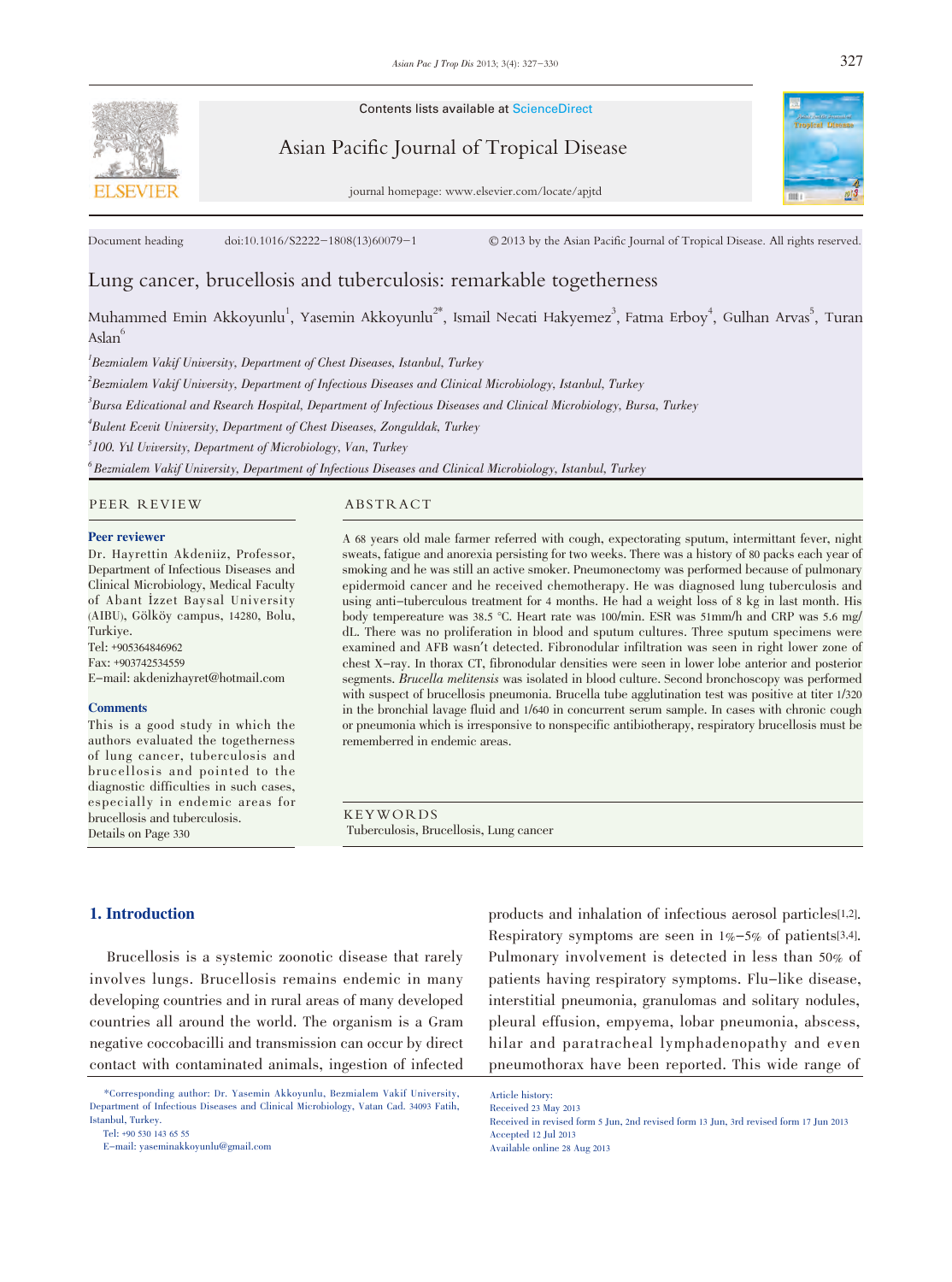pulmonary involvement of brucellosis causes confusion in differential diagnosis with many other diseases<sup>[4]</sup>. Therefore, in reports about pulmonary brucellosis, attention was paid especially on the difficulties in differential diagnosis.

 Serological tests such as Rose Bengal, Wright agglutination and ELISA can be used for diagnosis whereas in patients with suspicion of pulmonary brucellosis, culture of blood, sputum and lung tissue must be performed with lenght incubation period[1].

 Tuberculosis, lung cancer and brucellosis have nonspecific symptoms. This causes difficulty in differential diagnosis. Increasing incidence of tuberculosis and lung cancer, brucellosis is also endemic in our region that makes it more possible for the togetherness of these three diseases. In patients with nonspecific symptoms and crucial diagnosis, brucellosis should be remembered.

# 2. Case report

 A 68 years old male farmer referred with cough, expectorating sputum, intermittant fever, headache, vertigo, night sweats, hemoptysis, fatigue and anorexia persisting for approximately last 2 months. He had a weight loss of 12 kg in the last 2 months. There was a past history of 80 packs each year of smoking and he was still an active smoker. Pneumonectomy was performed because of pulmonary epidermoid cancer and he had received 2 regimens of chemotherapy (cisplatin/gemzaar). His body temperature was 37.5°C. Auscultation of thorax revealed rales in right lower zone of thorax. Erytrocyte sedimentation rate (ESR) was 62 mm/h and C reactive protein (CRP) was 2.6 mg/dL.

 The patient was hospitalized to investigate the etiology of fever and hemoptysis. Oral cefuroxime axetil 500 mg bid was given. In sputum examination, asid fast bacilli (AFB) was detected. Then antituberculous treatment was started with isoniasid, rifampin, etambutol and pyrazinamide. Later, the patient was transferred to tuberculosis dispensary.

 At the end of the 2nd month of anti-tuberculosis treatment, we decided to continue the treatment with isoniasid and rifampin because the patient was detected to be sensitive to all these drugs and also radiologic improvement was detected.

 In the 4th month of anti-tuberculous treatment, the patient presented with deteriorated symptoms approximately for 2 weeks. He had cough, sputum, fatigue and night sweats. He had a weight loss of 8 kg in the last month. Body tempereature was 38.5°C. Heart rate was 100/min, and respiratory rate was 26/min. Hemoglobin was 11.1 g/dL,

white blood cell count 8900/mm<sup>3</sup>, platelet 124000/mm<sup>3</sup>, ESR 51 mm/h and CRP 5.6 mg/dL. There was no proliferation in blood and sputum culture. Three sputum specimens were examined and AFB wasn't detected.

 Sulbactam ampicilline is started with the working diagnosis of pneumonia. On the 4th day of treatment, the fever was still continuing. Fibronodular infiltration was seen in right lower zone of chest X-ray (Figure 1).



Figure 1. Fibronodular infiltration at right lower zone on chest X-ray.

 In thorax CT, fibronodular densities were especially seen in lower lobe anterior and posterior segments (Figure 2). Bronchoscopy was performed. AFB were not detected in bronchial lavage, and no malignant cells were found. The mucosal biopsy taken during bronchoscopy only revealed signs of inflammation. There was no growth in the bacteriological culture of bronchial lavage fluid.

 Gram negative coccobacilli was isolated in blood culture. The bacteria isolated with BACTEC 9120 blood culture system and the colonies were smooth, micro and round in blood and chocolate agar. By Gram stain, Gram negative coccobacilli were seen. Catalase and oxydase activity was found as positive. The colonies were assessed as Brucella spp. and they were grouped as Brucella melitensis according to their requirement to  $5\%$ -10% CO<sub>2</sub>, urease activity, the property and duration of generating H<sub>2</sub>S.

 Second bronchoscopy and broncial lavage were performed under the suspicion of brucellosis pneumonia, because the region is endemic for brucellosis. Brucella tube agglutination test was positive at titer 1/320 in the bronchial lavage fluid and 1/640 in concurrent serum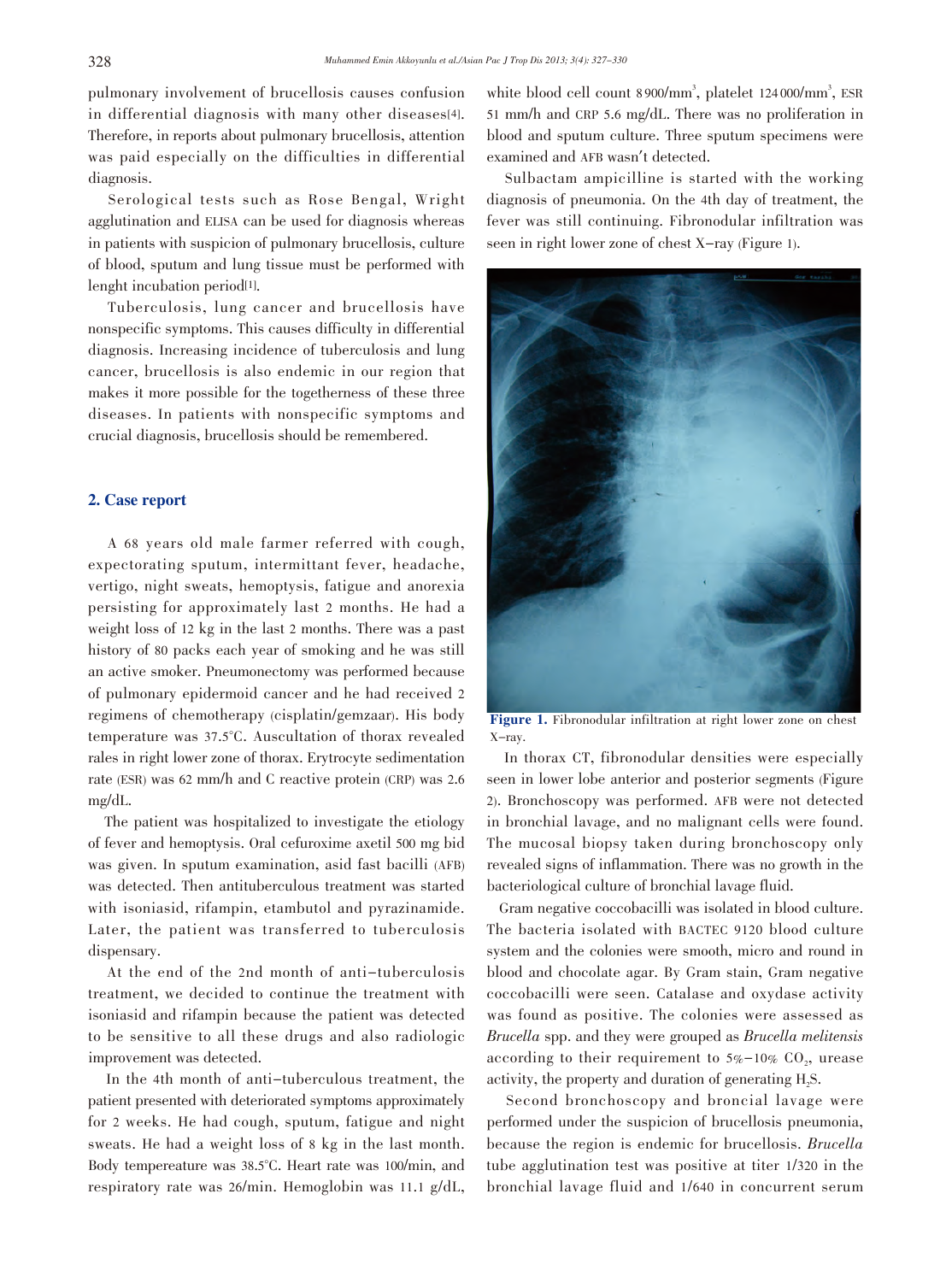sample.

 The patient was diagnosed as brucellosis pneumonitis and streptomycin 1 g/d, rifampin 600 mg/d, and doxycyclin 200 mg/d was started. Rapid clinical recovery was observed.



Figure 2. Fibronodular densities were especially seen in lower lobe anterior and posterior segments on thorax CT.

# 3. Discussion

 Brucellosis is a systemic disease that rarely involves lungs. It can be detected as a chest X-ray abnormality only or a part of a subacute systemic disease. It is the second most frequent cause of fever of unknown origin. Even though brucellosis is so common, there are few reports of respiratory involvement in brucellosis, many of which are case reports. In a study from Greece, 450 patients diagnosed as brucellosis was analysed and pulmonary involvement was reported as approximately 7%[4]. In most studies, respiratory involvement was considered as a rare focal form of brucellosis. Therefore, brucellosis is rarely remembered as a differential diagnosis in respiratory diseases.

 The clinical and physical findings of pulmonary brucellosis are frequently nonspecific and chronic<sup>[5,6]</sup>. Respiratory symptoms such as dry or productive cough and chest pain are reported in up to  $14\% - 20\%$  of patients[4,6]. Due to this reason, it is hard to differentiate it from other pulmonary diseases. In our case, the additional presence of tuberculosis delayed the diagnosis of brucellosis, which has almost the same nonspecific symptoms[6-8]. We started to suspect of brucellosis only after the proliferation of Gram negative bacilli in blood culture.

 In pulmonary brucellosis, 1%-16% of chest X-ray can show abnormality, but these findings are not pathognomonic[4,6]. The positivity in agglutination test  $(\geq 1/160)$ , Rose Bengal test, and ELISA test can be used for diagnosis[2,9]. Gold standard method for diagnosis is to show *Brucella* spp. proliferation in culture<sup>[1]</sup>. The difficulty in proliferation of Brucella spp. in culture is another diagnostic difficulty[4,6]. The isolation of the bacteria in culture is more difficult in pulmonary involvement because frequently there is no bacteriemia, incubation period is long and it is hard to produce *Brucella* spp. in standard culture materials. Because of this, bacteria isolation in pulmonary involvement had been rarely reported. In our patient, although proliferation was detected in the blood culture specimens, there was no proliferation in sputum and bronchial lavage cultures.

 Miliary mottling has also been reported, thus raising an important issue that it can be difficult to differentiate respiratory brucellosis from tuberculosis, especially in regions where both brucellosis and tuberculosis are endemic. Furthermore, the clinical picture of both diseases can be very similiar. There have been several case reports in which brucellosis was mistaken and the treatment was delayed because of tuberculosis[10]. Therefore, unnecessary antituberculous treatment given to a patient with brucellosis becomes a serious problem[11]. Also the unproper use of streptomycine and rifampicin as a part of an unnecessary antituberculosis treatment in brucellosis patients is a risk factor for development of drug resistance. We believe in the accuracy of our tuberculosis diagnosis because of AFB detection in sputum for three times and positive tuberculosis culture of sputum. But similarly for our patient, brucellosis arose during rifampicin treatment. For brucellosis, this can be explained by drug resistance development because of monotherapy or an inadequate treatment.

 In conclusion, following the diagnosis of lung cancer, pulmonary tuberculosis was found in our patient and then Brucella infection was detected during antituberculous treatment. According to our knowledge, togetherness of these three diseases have never been reported before.

Brucellosis is still endemic in rural areas. Especially